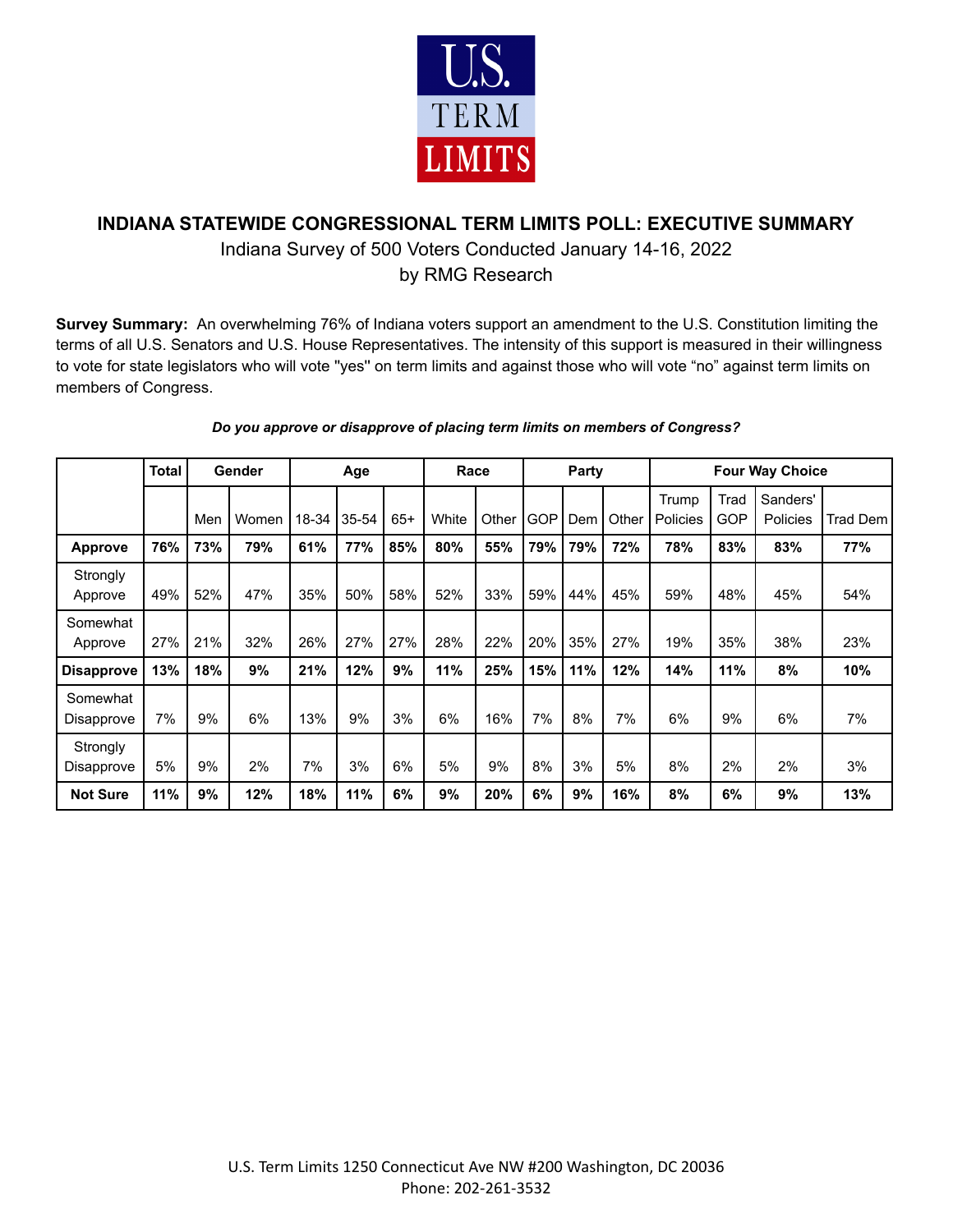

*The U.S. Constitution authorizes state legislatures to call for a convention that would recommend amendments for Congressional terms limits. Two-thirds of the states would have to agree before any action could be taken. Would you favor or oppose having Indiana call for an amendment proposing convention?*

|                    | <b>Total</b> | Gender |       | Age   |       |       | Race  |       | <b>Party</b> |     |       | <b>Four Way Choice</b> |             |                      |             |
|--------------------|--------------|--------|-------|-------|-------|-------|-------|-------|--------------|-----|-------|------------------------|-------------|----------------------|-------------|
|                    | Total        | Men    | Women | 18-34 | 35-54 | $65+$ | White | Other | <b>GOP</b>   | Dem | Other | Trump<br>Policies      | Trad<br>GOP | Sanders'<br>Policies | Trad<br>Dem |
| Favor              | 67%          | 64%    | 71%   | 50%   | 63%   | 82%   | 70%   | 50%   | 73%          | 69% | 63%   | 79%                    | 73%         | 72%                  | 65%         |
| Strongly<br>Favor  | 39%          | 43%    | 36%   | 24%   | 35%   | 52%   | 41%   | 27%   | 45%          | 40% | 35%   | 53%                    | 34%         | 39%                  | 40%         |
| Somewhat<br>Favor  | 28%          | 21%    | 35%   | 26%   | 28%   | 30%   | 29%   | 23%   | 28%          | 29% | 28%   | 26%                    | 39%         | 32%                  | 25%         |
| Oppose             | 14%          | 19%    | 8%    | 26%   | 14%   | 7%    | 12%   | 25%   | 12%          | 16% | 13%   | 11%                    | 11%         | 11%                  | 18%         |
| Somewhat<br>Oppose | 8%           | 11%    | 5%    | 14%   | 8%    | 5%    | 7%    | 13%   | 8%           | 10% | 7%    | 8%                     | 6%          | 6%                   | 10%         |
| Strongly<br>Oppose | 6%           | 8%     | 3%    | 12%   | 6%    | 2%    | 5%    | 12%   | 4%           | 6%  | 6%    | 3%                     | 5%          | 5%                   | 8%          |
| <b>Not Sure</b>    | 19%          | 17%    | 20%   | 24%   | 23%   | 12%   | 18%   | 25%   | 15%          | 15% | 23%   | 9%                     | 16%         | 17%                  | 17%         |

*Would you want your state senator and state representative to favor or oppose legislation calling for a convention to propose Congressional Term Limits?*

|                           | Total | Gender |       | Age           |     |       | Race  |       | Party      |     |       | <b>Four Way Choice</b> |                    |                      |             |  |
|---------------------------|-------|--------|-------|---------------|-----|-------|-------|-------|------------|-----|-------|------------------------|--------------------|----------------------|-------------|--|
|                           | Total | Men    | Women | 18-34   35-54 |     | $65+$ | White | Other | <b>GOP</b> | Dem | Other | Trump<br>Policies      | Trad<br><b>GOP</b> | Sanders'<br>Policies | Trad<br>Dem |  |
| Favor                     | 69%   | 69%    | 69%   | 57%           | 64% | 80%   | 71%   | 57%   | 73%        | 73% | 64%   | 78%                    | 69%                | 75%                  | 72%         |  |
| Oppose                    | 8%    | 12%    | 5%    | 13%           | 8%  | 6%    | 8%    | 13%   | 8%         | 9%  | 8%    | 7%                     | 9%                 | 6%                   | 10%         |  |
| <b>Not</b><br><b>Sure</b> | 23%   | 19%    | 26%   | 29%           | 28% | 14%   | 22%   | 30%   | 19%        | 18% | 28%   | 14%                    | 22%                | 19%                  | 19%         |  |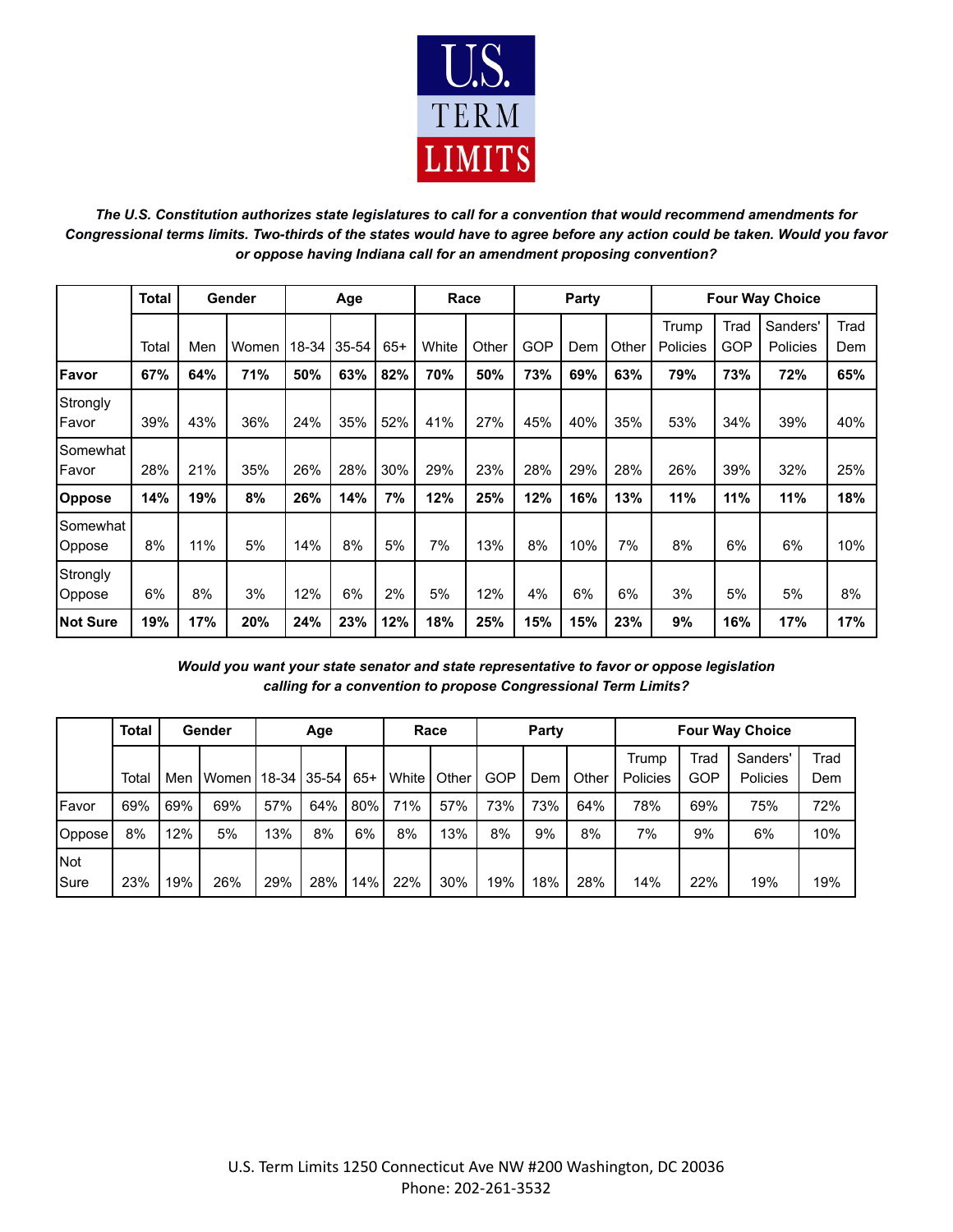

## *Would you be more likely or less likely to vote for a candidate for State Legislature who supports implementing term limits for members of Congress?*

|                                | <b>Total</b> | Gender |         | Age   |       |       | Race  |       | Party |     |       | <b>Four Way Choice</b> |             |                      |             |
|--------------------------------|--------------|--------|---------|-------|-------|-------|-------|-------|-------|-----|-------|------------------------|-------------|----------------------|-------------|
|                                | Total        | Men    | Women I | 18-34 | 35-54 | $65+$ | White | Other | GOP   | Dem | Other | Trump<br>Policies      | Trad<br>GOP | Sanders'<br>Policies | Trad<br>Dem |
| Likely                         | 66%          | 66%    | 66%     | 53%   | 64%   | 77%   | 68%   | 51%   | 74%   | 68% | 59%   | 74%                    | 74%         | 69%                  | 65%         |
| Much More<br>Likely            | 36%          | 41%    | 31%     | 23%   | 32%   | 47%   | 37%   | 27%   | 46%   | 29% | 32%   | 49%                    | 36%         | 29%                  | 32%         |
| Somewhat<br><b>More Likely</b> | 30%          | 25%    | 35%     | 30%   | 32%   | 30%   | 31%   | 24%   | 28%   | 39% | 27%   | 25%                    | 38%         | 40%                  | 33%         |
| Less<br>Likely                 | 11%          | 15%    | 8%      | 17%   | 14%   | 6%    | 9%    | 30%   | 11%   | 12% | 11%   | 11%                    | 12%         | 10%                  | 9%          |
| Somewhat<br>Less Likely        | 7%           | 10%    | 5%      | 11%   | 9%    | 4%    | 5%    | 24%   | 6%    | 6%  | 9%    | 6%                     | 9%          | 6%                   | 4%          |
| Much Less<br>Likely            | 4%           | 5%     | 3%      | 6%    | 5%    | 2%    | 4%    | 6%    | 5%    | 6%  | 2%    | 5%                     | 3%          | 4%                   | 5%          |
| No Impact                      | 11%          | 9%     | 14%     | 13%   | 11%   | 11%   | 12%   | 9%    | 8%    | 7%  | 17%   | 8%                     | 10%         | 10%                  | 13%         |
| <b>Not Sure</b>                | 11%          | 10%    | 12%     | 16%   | 12%   | 6%    | 11%   | 10%   | 7%    | 13% | 12%   | 7%                     | 4%          | 11%                  | 12%         |

*At present the Indiana State Legislature does NOT have term limits on itself. If your state legislator voted to place term limits on Congress through an amendment proposing convention, would that make you more likely or less likely to vote for your state legislator?*

|                         | <b>Total</b> | Gender |       | Age |             |       | Race  |       | Party      |     |       | <b>Four Way Choice</b> |                    |                      |             |
|-------------------------|--------------|--------|-------|-----|-------------|-------|-------|-------|------------|-----|-------|------------------------|--------------------|----------------------|-------------|
|                         | Total        | Men    | Women |     | 18-34 35-54 | $65+$ | White | Other | <b>GOP</b> | Dem | Other | Trump<br>Policies      | Trad<br><b>GOP</b> | Sanders'<br>Policies | Trad<br>Dem |
| Likely                  | 63%          | 60%    | 65%   | 48% | 60%         | 75%   | 64%   | 53%   | 67%        | 64% | 60%   | 70%                    | 69%                | 66%                  | 58%         |
| Much More<br>Likely     | 34%          | 39%    | 29%   | 22% | 32%         | 43%   | 34%   | 31%   | 45%        | 29% | 29%   | 44%                    | 37%                | 30%                  | 30%         |
| Somewhat<br>More Likely | 29%          | 21%    | 36%   | 26% | 28%         | 32%   | 30%   | 22%   | 22%        | 35% | 31%   | 26%                    | 32%                | 36%                  | 28%         |
| Less Likely             | 13%          | 16%    | 9%    | 22% | 13%         | 6%    | 12%   | 19%   | 11%        | 18% | 11%   | 11%                    | 16%                | 12%                  | 18%         |
| Somewhat<br>Less Likely | 8%           | 9%     | 6%    | 13% | 9%          | 3%    | 7%    | 13%   | 9%         | 9%  | 6%    | 5%                     | 11%                | 7%                   | 12%         |
| Much Less<br>Likely     | 5%           | 7%     | 3%    | 9%  | 4%          | 3%    | 5%    | 6%    | 2%         | 9%  | 5%    | 6%                     | 5%                 | 5%                   | 6%          |
| No Impact               | 13%          | 12%    | 14%   | 17% | 15%         | 9%    | 12%   | 17%   | 12%        | 8%  | 17%   | 10%                    | 12%                | 11%                  | 13%         |
| <b>Not Sure</b>         | 11%          | 12%    | 11%   | 13% | 13%         | 9%    | 11%   | 10%   | 10%        | 10% | 13%   | 9%                     | 3%                 | 11%                  | 10%         |